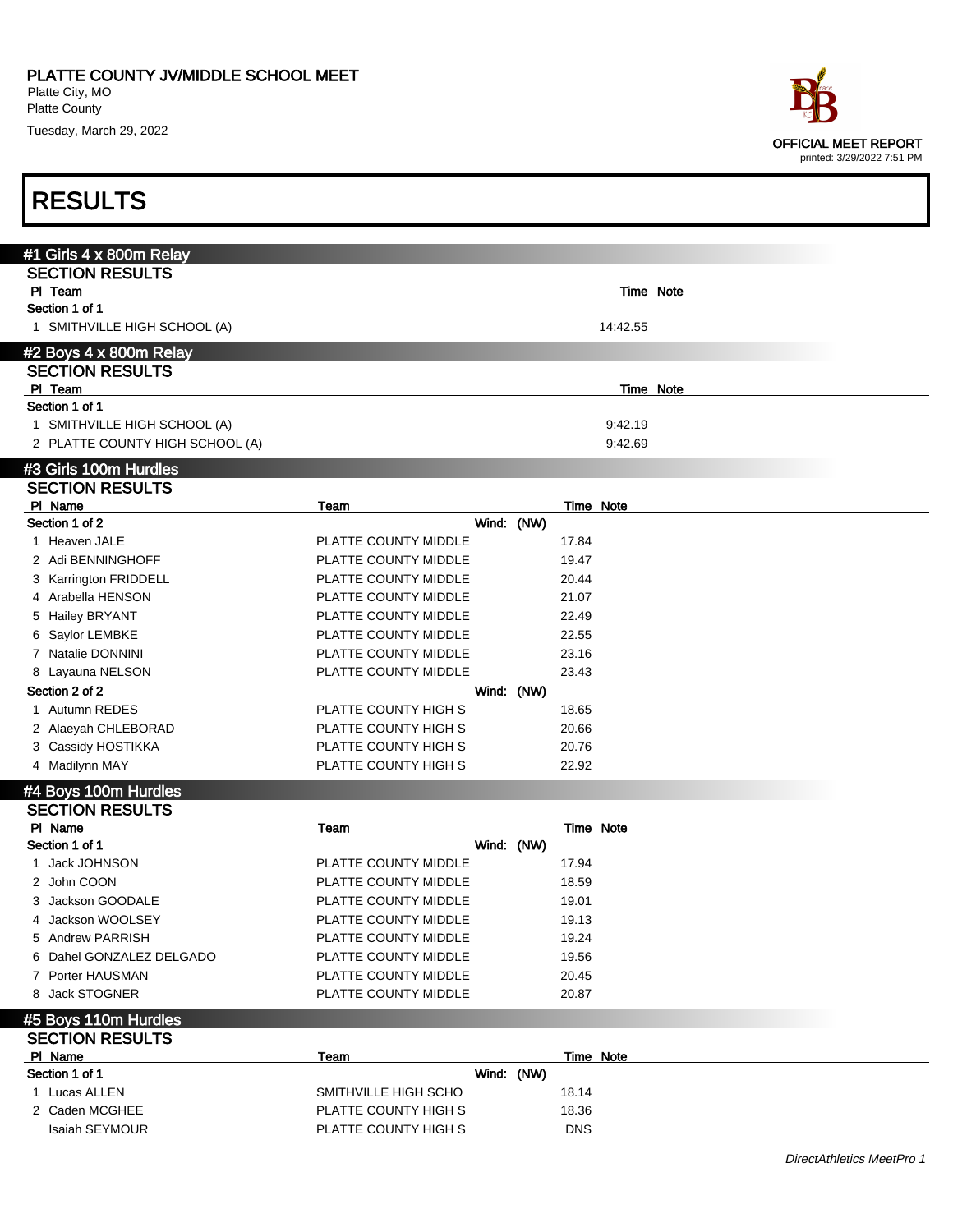## RESULTS

#6 Girls 100 Meters SECTION RESULTS

| PI Name                | Team                 | Time Note  |
|------------------------|----------------------|------------|
| Section 1 of 2         | Wind: (NW)           |            |
| 1 Charley SIMS         | PLATTE COUNTY MIDDLE | 13.47      |
| 2 Kelly BULLANO        | PLATTE COUNTY MIDDLE | 14.27      |
| 3 Heaven JALE          | PLATTE COUNTY MIDDLE | 14.47      |
| 4 Rylee CARR           | PLATTE COUNTY MIDDLE | 14.49      |
| 5 Evie THRASHER        | PLATTE COUNTY MIDDLE | 14.89      |
| 6 Maggie DAVIS         | PLATTE COUNTY MIDDLE | 14.94      |
| 7 Serenity ESCHLIMAN   | PLATTE COUNTY MIDDLE | 15.20      |
| 8 Ella HOOVER          | PLATTE COUNTY MIDDLE | 15.28      |
| Section 2 of 2         | Wind: (NW)           |            |
| 1 Payton STADEL        | PLATTE COUNTY HIGH S | 13.65      |
| 2 Mia DELFIN           | PLATTE COUNTY HIGH S | 13.93      |
| 3 Dasia PARRISH        | PLATTE COUNTY HIGH S | 14.07      |
| 4 Baylee DAVIS         | SMITHVILLE HIGH SCHO | 14.14      |
| 5 Avery DAVIS          | SMITHVILLE HIGH SCHO | 14.58      |
| 6 Keira LAMSON         | SMITHVILLE HIGH SCHO | 19.45      |
| Krista FETTERS         | SMITHVILLE HIGH SCHO | <b>DNS</b> |
| <b>Haley BARLOW</b>    | PLATTE COUNTY HIGH S | <b>DNS</b> |
| #7 Boys 100 Meters     |                      |            |
| <b>SECTION RESULTS</b> |                      |            |

| PI Name                           | <b>Team</b>          | <b>Time Note</b> |  |
|-----------------------------------|----------------------|------------------|--|
| Section 1 of 2                    | Wind: (NW)           |                  |  |
| 1 Adam GISLER                     | PLATTE COUNTY MIDDLE | 11.92            |  |
| 2 Jackson GOODALE                 | PLATTE COUNTY MIDDLE | 11.95            |  |
| 3 Ty CHRISTOPHER                  | PLATTE COUNTY MIDDLE | 11.96            |  |
| 4 Braiden STEVENS                 | PLATTE COUNTY MIDDLE | 12.42            |  |
| 5 Wayne BASKERVILLE III           | PLATTE COUNTY MIDDLE | 12.58            |  |
| 6 Kylar HOWREN                    | PLATTE COUNTY MIDDLE | 12.61            |  |
| Ethan LARSON                      | PLATTE COUNTY MIDDLE | <b>DNS</b>       |  |
| Noah OMOIKE                       | PLATTE COUNTY MIDDLE | <b>DNS</b>       |  |
| Section 2 of 2                    | Wind: (NW)           |                  |  |
| 1 Brett MUELLER                   | PLATTE COUNTY HIGH S | 12.05            |  |
| 2 Dominic BUTLER                  | SMITHVILLE HIGH SCHO | 12.34            |  |
| 3 Gavin OWEN                      | SMITHVILLE HIGH SCHO | 12.95            |  |
| 4 Lyndon RUSSELL                  | SMITHVILLE HIGH SCHO | 12.99            |  |
| 5 Mohammad ALYASSERI              | PLATTE COUNTY HIGH S | 13.29            |  |
| 6 Paul CAMPBELL                   | SMITHVILLE HIGH SCHO | 15.23            |  |
| 7 Tucker BRYANT                   | PLATTE COUNTY HIGH S | 23.17            |  |
| Lane WEBB                         | PLATTE COUNTY HIGH S | <b>DNS</b>       |  |
| #8 Girls 4 x 200m Relay           |                      |                  |  |
| <b>SECTION RESULTS</b>            |                      |                  |  |
| PI Team                           |                      | Time Note        |  |
| Section 1 of 1                    |                      |                  |  |
| 1 PLATTE COUNTY MIDDLE SCHOOL (A) |                      | 2:04.21          |  |
| 2 PLATTE COUNTY MIDDLE SCHOOL (B) |                      | 2:19.86          |  |

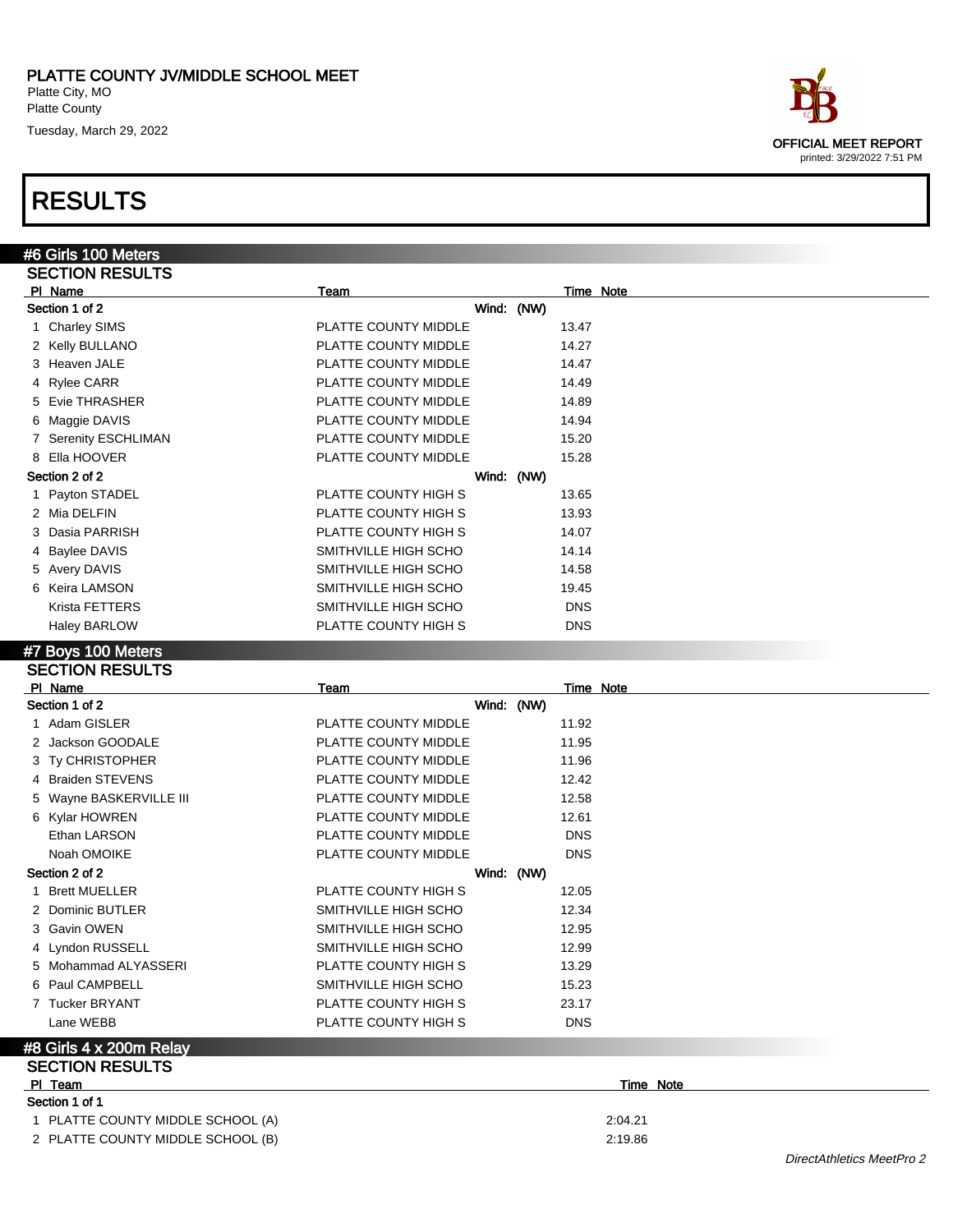Platte County

Tuesday, March 29, 2022



| #9 Boys 4 x 200m Relay                         |                      |                  |                    |  |
|------------------------------------------------|----------------------|------------------|--------------------|--|
| <b>SECTION RESULTS</b>                         |                      |                  |                    |  |
| PI Team                                        |                      |                  | Time Note          |  |
| Section 1 of 1                                 |                      |                  |                    |  |
| 1 PLATTE COUNTY MIDDLE SCHOOL (A)              |                      |                  | 1:43.86            |  |
| 2 PLATTE COUNTY MIDDLE SCHOOL (B)              |                      |                  | 1.59.74            |  |
| #10 Girls 4 x 200m Relay                       |                      |                  |                    |  |
| <b>SECTION RESULTS</b>                         |                      |                  |                    |  |
| PI Team                                        |                      |                  | <b>Time Note</b>   |  |
| Section 1 of 1                                 |                      |                  |                    |  |
| 1 SMITHVILLE HIGH SCHOOL (A)                   |                      |                  | 1:56.32            |  |
| 2 PLATTE COUNTY HIGH SCHOOL (B)                |                      |                  | 2:04.86            |  |
| 3 PLATTE COUNTY HIGH SCHOOL (A)                |                      |                  | 2:05.26            |  |
| 4 SMITHVILLE HIGH SCHOOL (B)                   |                      |                  | 2:06.02            |  |
| 5 PLATTE COUNTY HIGH SCHOOL (C)                |                      |                  | 2:07.83            |  |
| #11 Boys 4 x 200m Relay                        |                      |                  |                    |  |
| <b>SECTION RESULTS</b>                         |                      |                  |                    |  |
| PI Team                                        |                      |                  | Time Note          |  |
| Section 1 of 1                                 |                      |                  |                    |  |
| 1 SMITHVILLE HIGH SCHOOL (A)                   |                      |                  | 1:41.98            |  |
| 2 PLATTE COUNTY HIGH SCHOOL (B)                |                      |                  | 1:46.02            |  |
| 3 PLATTE COUNTY HIGH SCHOOL (D)                |                      |                  | 1:47.45            |  |
| 4 PLATTE COUNTY HIGH SCHOOL (A)                |                      |                  | 1:47.49            |  |
| 5 PLATTE COUNTY HIGH SCHOOL (C)                |                      |                  | 1:49.00<br>1:53.76 |  |
| 6 SMITHVILLE HIGH SCHOOL (B)                   |                      |                  |                    |  |
| #12 Girls 1600 Meters                          |                      |                  |                    |  |
| <b>SECTION RESULTS</b>                         |                      |                  |                    |  |
| PI Name<br>Section 1 of 2                      | Team                 | <b>Time Note</b> |                    |  |
| 1 Joanna REIL                                  | PLATTE COUNTY MIDDLE | 6:31.64          |                    |  |
| 2 Kylie KINZEY                                 | PLATTE COUNTY MIDDLE | 7:10.14          |                    |  |
| 3 Ashlyn NEELY                                 | PLATTE COUNTY MIDDLE | 7:29.78          |                    |  |
| 4 Lillian TALBOT                               | PLATTE COUNTY MIDDLE | 7:29.94          |                    |  |
| Evelyn REITH                                   | PLATTE COUNTY MIDDLE | <b>DNS</b>       |                    |  |
| Section 2 of 2                                 |                      |                  |                    |  |
| 1 Julia GRECO                                  | PLATTE COUNTY HIGH S | 6.24.84          |                    |  |
| Hannah GARCIA                                  | SMITHVILLE HIGH SCHO | <b>DNS</b>       |                    |  |
|                                                |                      |                  |                    |  |
| #13 Boys 1600 Meters<br><b>SECTION RESULTS</b> |                      |                  |                    |  |
| PI Name                                        | Team                 | Time Note        |                    |  |
| Section 1 of 2                                 |                      |                  |                    |  |
| <b>Blake HERRON</b><br>1                       | PLATTE COUNTY MIDDLE | 5:46.82          |                    |  |
| 2 Elijah JACKSON                               | PLATTE COUNTY MIDDLE | 5:48.32          |                    |  |
| 3 Drake KERAUS                                 | PLATTE COUNTY MIDDLE | 6:01.46          |                    |  |
| 4 Porter HAUSMAN                               | PLATTE COUNTY MIDDLE | 6:06.48          |                    |  |
| 5 Trent BELCHER                                | PLATTE COUNTY MIDDLE | 6:18.14          |                    |  |
| 6 Braden HENDEE                                | PLATTE COUNTY MIDDLE | 6:25.56          |                    |  |
|                                                |                      |                  |                    |  |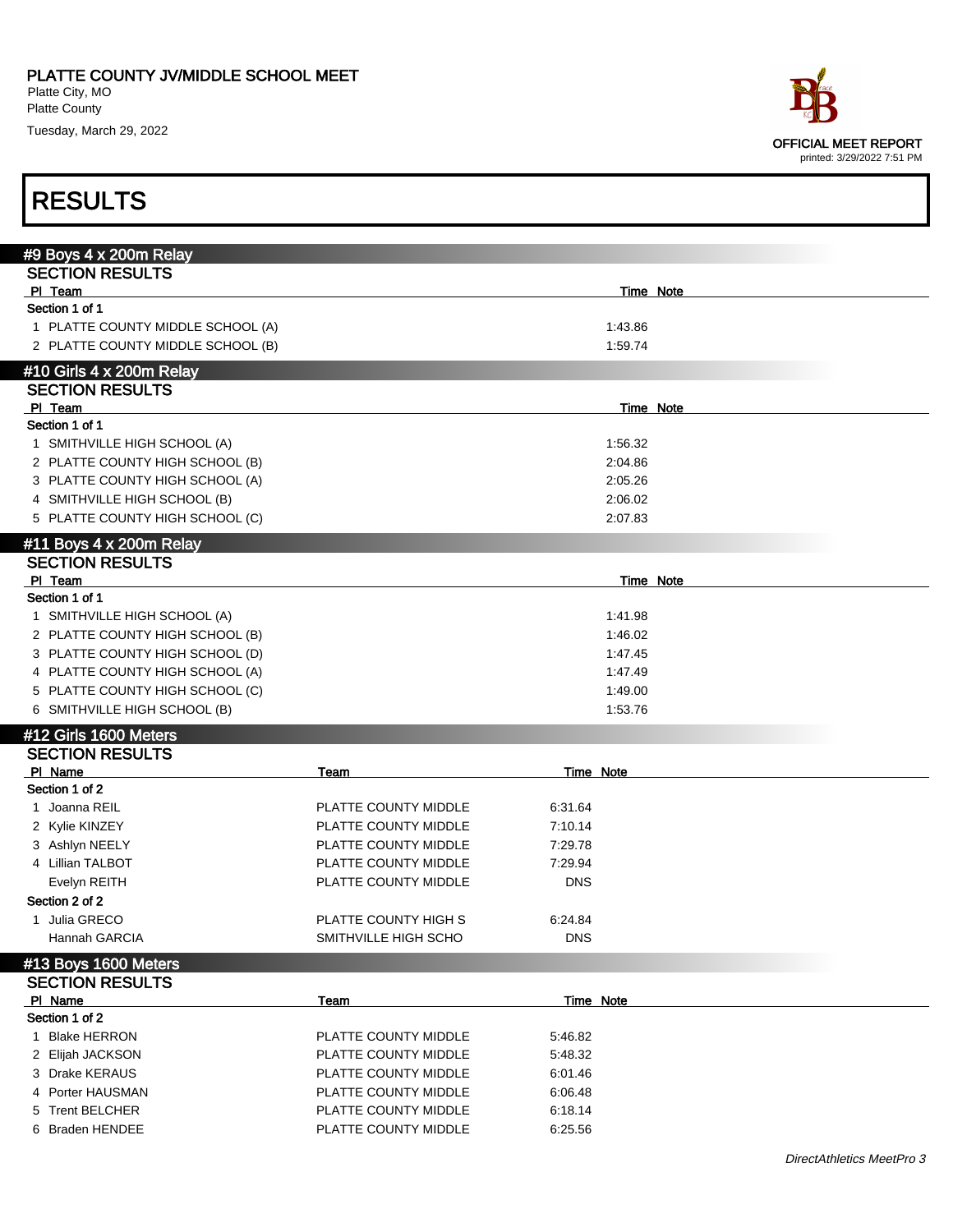| ace                        |
|----------------------------|
| OFFICIAL MEET REPORT       |
| printed: 3/29/2022 7:51 PM |

| #13 Boys 1600 Meters (cont'd)     |                      |                  |  |
|-----------------------------------|----------------------|------------------|--|
| PI Name                           | Team                 | Time Note        |  |
| 7 Nicholas FLOWERS                | PLATTE COUNTY MIDDLE | 6:35.73          |  |
| 8 David ROYER                     | PLATTE COUNTY MIDDLE | 6:44.00          |  |
| 9 Evan MAGNUSON                   | PLATTE COUNTY MIDDLE | 6:45.84          |  |
| Section 2 of 2                    |                      |                  |  |
| <b>Braxton HAYS</b><br>1.         | SMITHVILLE HIGH SCHO | 5:33.43          |  |
| 2 Benjamin LETCHER                | PLATTE COUNTY HIGH S | 5:51.29          |  |
| 3 Ayden JANNING                   | SMITHVILLE HIGH SCHO | 6:12.55          |  |
| 4 Connor GRAHAM                   | PLATTE COUNTY HIGH S | 6:23.66          |  |
| 5 Dylan SMITH                     | PLATTE COUNTY HIGH S | 6:32.09          |  |
| 6 Tanner AYERS                    | PLATTE COUNTY HIGH S | 7:27.79          |  |
| 7 Raiden VANBEBBER                | SMITHVILLE HIGH SCHO | 7:29.86          |  |
| #14 Girls 4 x 100m Relay          |                      |                  |  |
| <b>SECTION RESULTS</b>            |                      |                  |  |
| PI Team                           |                      | <b>Time Note</b> |  |
| Section 1 of 1                    |                      |                  |  |
| 1 PLATTE COUNTY MIDDLE SCHOOL (A) |                      | 57.17            |  |
| 2 PLATTE COUNTY MIDDLE SCHOOL (B) |                      | 59.20            |  |
| #15 Boys 4 x 100m Relay           |                      |                  |  |
| <b>SECTION RESULTS</b>            |                      |                  |  |
| PI Team                           |                      | <b>Time Note</b> |  |
| Section 1 of 1                    |                      |                  |  |
| 1 PLATTE COUNTY MIDDLE SCHOOL (A) |                      | 47.89            |  |
| 2 PLATTE COUNTY MIDDLE SCHOOL (B) |                      | 58.61            |  |
| #16 Girls 4 x 100m Relay          |                      |                  |  |
| <b>SECTION RESULTS</b>            |                      |                  |  |
| PI Team                           |                      | Time Note        |  |
| Section 1 of 1                    |                      |                  |  |
| 1 SMITHVILLE HIGH SCHOOL (A)      |                      | 53.81            |  |
| 2 PLATTE COUNTY HIGH SCHOOL (D)   |                      | 59.07            |  |
| 3 PLATTE COUNTY HIGH SCHOOL (B)   |                      | 59.15            |  |
| 4 PLATTE COUNTY HIGH SCHOOL (C)   |                      | 1:00.01          |  |
| 5 SMITHVILLE HIGH SCHOOL (B)      |                      | 1:00.22          |  |
| PLATTE COUNTY HIGH SCHOOL (A)     |                      | <b>DNS</b>       |  |
| #17 Boys 4 x 100m Relay           |                      |                  |  |
| <b>SECTION RESULTS</b>            |                      |                  |  |
| PI Team                           |                      | Time Note        |  |
| Section 1 of 1                    |                      |                  |  |
| 1 SMITHVILLE HIGH SCHOOL (A)      |                      | 48.61            |  |
| 2 SMITHVILLE HIGH SCHOOL (B)      |                      | 49.06            |  |
| 3 PLATTE COUNTY HIGH SCHOOL (D)   |                      | 50.62            |  |
| 4 PLATTE COUNTY HIGH SCHOOL (A)   |                      | 51.86            |  |
| 5 PLATTE COUNTY HIGH SCHOOL (B)   |                      | 52.78            |  |
| 6 PLATTE COUNTY HIGH SCHOOL (C)   |                      | 53.54            |  |
|                                   |                      |                  |  |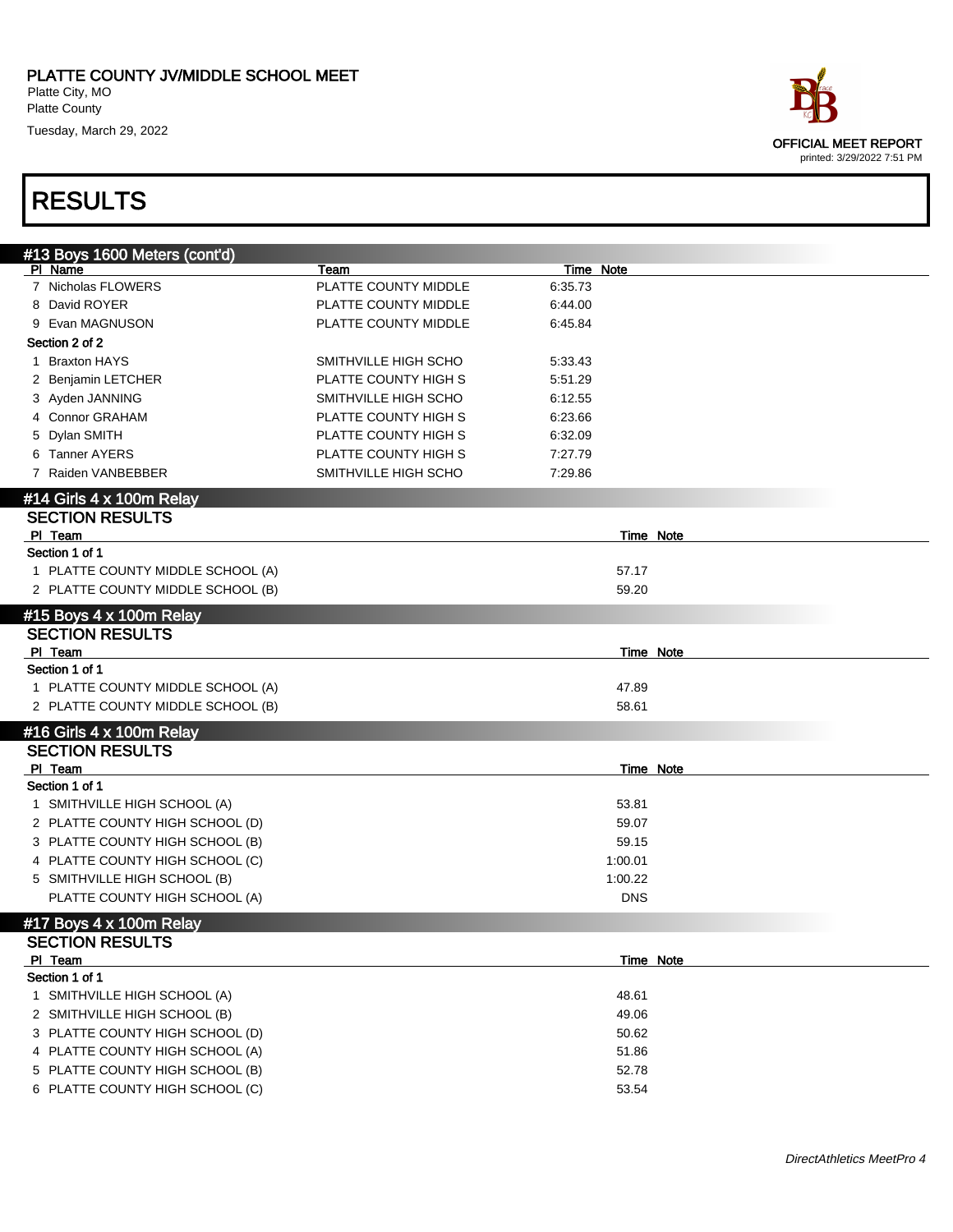#### RESULTS

#18 Girls 400 Meters SECTION RESULTS

Section 1 of 2

| PLATTE COUNTY JV/MIDDLE SCHOOL MEET<br>Platte City, MO<br>Platte County |                      |            |                                                           |  |  |
|-------------------------------------------------------------------------|----------------------|------------|-----------------------------------------------------------|--|--|
| Tuesday, March 29, 2022                                                 |                      |            |                                                           |  |  |
|                                                                         |                      |            | <b>OFFICIAL MEET REPORT</b><br>printed: 3/29/2022 7:51 PM |  |  |
| <b>RESULTS</b>                                                          |                      |            |                                                           |  |  |
| 18 Girls 400 Meters                                                     |                      |            |                                                           |  |  |
| <b>SECTION RESULTS</b>                                                  |                      |            |                                                           |  |  |
| PI Name                                                                 | Team                 | Time Note  |                                                           |  |  |
| Section 1 of 2                                                          |                      |            |                                                           |  |  |
| 1 Macy DOLL                                                             | PLATTE COUNTY MIDDLE | 1:09.95    |                                                           |  |  |
| 2 Addison AYERS                                                         | PLATTE COUNTY MIDDLE | 1:14.83    |                                                           |  |  |
| 3 Eleanor MCCOY                                                         | PLATTE COUNTY MIDDLE | 1:16.80    |                                                           |  |  |
| 4 Allison RIGGS                                                         | PLATTE COUNTY MIDDLE | 1:18.80    |                                                           |  |  |
| 5 Amaya HERNANDEZ                                                       | PLATTE COUNTY MIDDLE | 1:29.43    |                                                           |  |  |
| Giavanna DEROSE                                                         | PLATTE COUNTY MIDDLE | <b>DNS</b> |                                                           |  |  |
| Indigo TEUFEL                                                           | PLATTE COUNTY MIDDLE | <b>DNS</b> |                                                           |  |  |
| Camila ZAVALA                                                           | PLATTE COUNTY MIDDLE | <b>DNS</b> |                                                           |  |  |
| Section 2 of 2                                                          |                      |            |                                                           |  |  |
| 1 Naomi HUNTER                                                          | SMITHVILLE HIGH SCHO | 1.07.50    |                                                           |  |  |

| Camila ZAVALA        | PLATTE COUNTY MIDDLE | <b>DNS</b> |
|----------------------|----------------------|------------|
| Section 2 of 2       |                      |            |
| 1 Naomi HUNTER       | SMITHVILLE HIGH SCHO | 1:07.50    |
| 2 Mia DELFIN         | PLATTE COUNTY HIGH S | 1:08.89    |
| 3 Kylee BOLLINGER    | SMITHVILLE HIGH SCHO | 1:10.90    |
| 4 Rylee PICKETT      | PLATTE COUNTY HIGH S | 1:11.83    |
| 5 Alaycia ROLLINS    | PLATTE COUNTY HIGH S | 1:14.57    |
| 6 Casey HOOK         | SMITHVILLE HIGH SCHO | 1:14.78    |
| 7 Raina MCDOWELL     | PLATTE COUNTY HIGH S | 1:16.65    |
| <b>Bailey CUTLER</b> | SMITHVILLE HIGH SCHO | <b>DNS</b> |

#### #19 Boys 400 Meters

| <b>SECTION RESULTS</b> |                      |            |  |
|------------------------|----------------------|------------|--|
| PI Name                | Team                 | Time Note  |  |
| Section 1 of 2         |                      |            |  |
| 1 Jackson UTZ          | PLATTE COUNTY MIDDLE | 1:00.13    |  |
| 2 Kylar HOWREN         | PLATTE COUNTY MIDDLE | 1:00.16    |  |
| 3 Robert MARRIOTT      | PLATTE COUNTY MIDDLE | 1:01.39    |  |
| 4 Cole JOHNSON         | PLATTE COUNTY MIDDLE | 1:03.23    |  |
| 5 Blake HERRON         | PLATTE COUNTY MIDDLE | 1:04.00    |  |
| 6 Jack JOHNSON         | PLATTE COUNTY MIDDLE | 1:04.59    |  |
| 7 Andrew PARRISH       | PLATTE COUNTY MIDDLE | 1:09.93    |  |
| 8 Carlos BASKERVILLE   | PLATTE COUNTY MIDDLE | 1:10.70    |  |
| Section 2 of 2         |                      |            |  |
| 1 Jace HELLBUSCH       | SMITHVILLE HIGH SCHO | 59.60      |  |
| 2 Trey CHAPMAN         | SMITHVILLE HIGH SCHO | 1:01.22    |  |
| 3 Gavin OWEN           | SMITHVILLE HIGH SCHO | 1:02.06    |  |
| 4 Aidan LINDSEY        | PLATTE COUNTY HIGH S | 1:02.43    |  |
| 5 Andrew APOSTOLAKIS   | PLATTE COUNTY HIGH S | 1:06.29    |  |
| 6 Aiden GARCIA         | PLATTE COUNTY HIGH S | 1:10.67    |  |
| Mark WIESEHAN          | PLATTE COUNTY HIGH S | <b>DNS</b> |  |
| #20 Girls 300m Hurdles |                      |            |  |
| <b>SECTION RESULTS</b> |                      |            |  |
| PI Name                | Team                 | Time Note  |  |
| Section 1 of 1         |                      |            |  |

| --------------      |                      |       |
|---------------------|----------------------|-------|
| 1 Autumn REDES      | PLATTE COUNTY HIGH S | 54.79 |
| 2 Julia FISHER      | SMITHVILLE HIGH SCHO | 55.26 |
| 3 Alaeyah CHLEBORAD | PLATTE COUNTY HIGH S | 57.65 |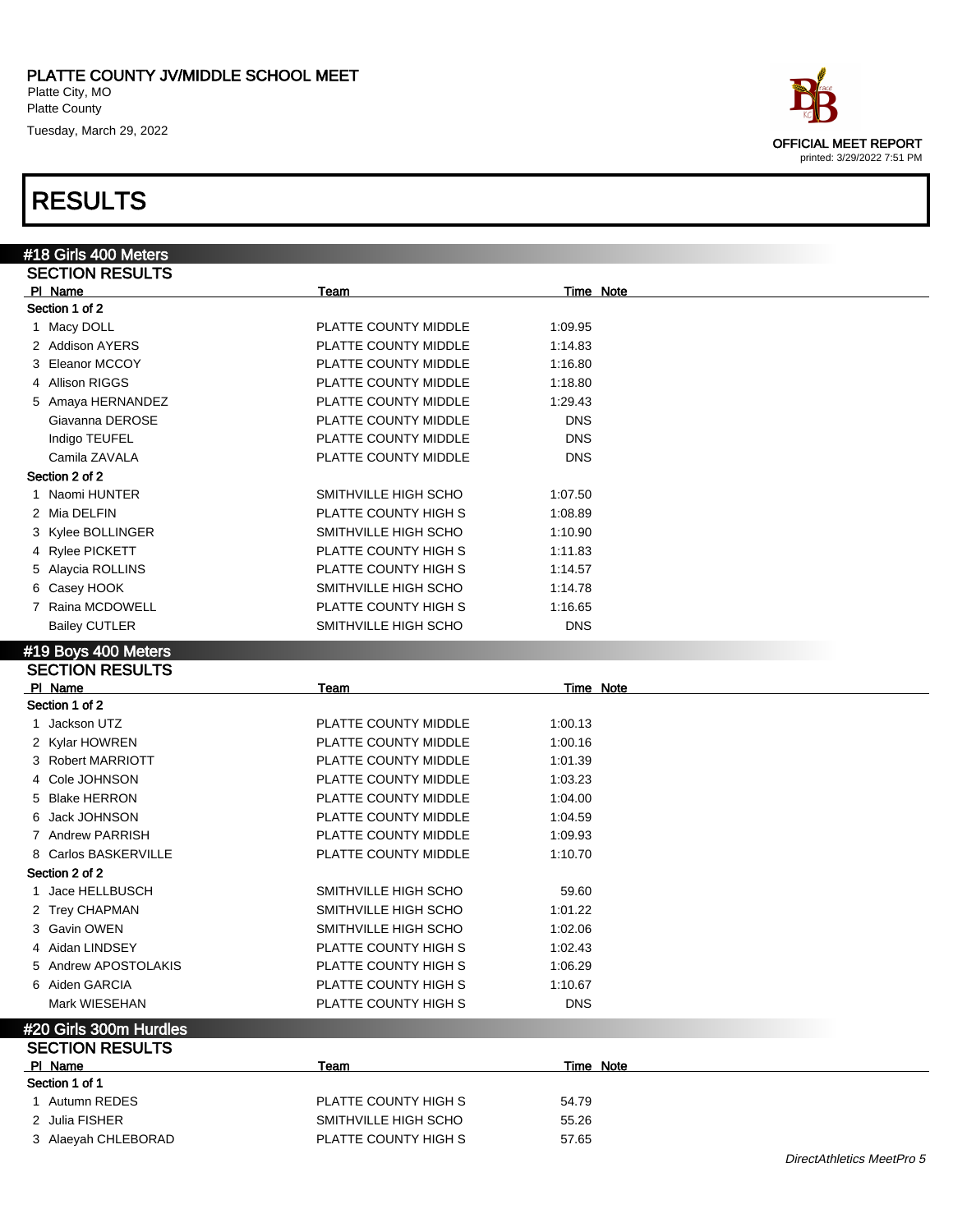| ace                        |
|----------------------------|
| OFFICIAL MEET REPORT       |
| printed: 3/29/2022 7:51 PM |

|   | #20 Girls 300m Hurdles (cont'd)  |                              |                  |           |
|---|----------------------------------|------------------------------|------------------|-----------|
|   | PI Name<br>4 Cassidy HOSTIKKA    | Team<br>PLATTE COUNTY HIGH S | 57.87            | Time Note |
|   | 5 Lily BURNS                     | SMITHVILLE HIGH SCHO         | 1:01.05          |           |
|   |                                  | SMITHVILLE HIGH SCHO         |                  |           |
|   | Helaina WALD                     |                              | <b>DNS</b>       |           |
|   | #21 Boys 300m Hurdles            |                              |                  |           |
|   | <b>SECTION RESULTS</b>           |                              |                  |           |
|   | PI Name                          | Team                         | Time Note        |           |
|   | Section 1 of 1                   |                              |                  |           |
|   | 1 Caden MCGHEE                   | PLATTE COUNTY HIGH S         | 44.63            |           |
|   | 2 Kyle CORKILL                   | SMITHVILLE HIGH SCHO         | 45.71            |           |
|   | 3 Colton WHORTON                 | PLATTE COUNTY HIGH S         | 46.36            |           |
|   | 4 Lucas ALLEN                    | SMITHVILLE HIGH SCHO         | 46.69            |           |
|   | 5 Dominic BUTLER                 | SMITHVILLE HIGH SCHO         | 47.24            |           |
|   | 6 Nicholas HARLIN                | SMITHVILLE HIGH SCHO         | 47.53            |           |
|   | <b>Isaiah SEYMOUR</b>            | PLATTE COUNTY HIGH S         | <b>DNS</b>       |           |
|   | #22 Girls 800 Meters             |                              |                  |           |
|   | <b>SECTION RESULTS</b>           |                              |                  |           |
|   | PI Name                          | Team                         | Time Note        |           |
|   | Section 1 of 2                   |                              |                  |           |
| 1 | Emma MACALUSO                    | PLATTE COUNTY MIDDLE         | 3:01.39          |           |
|   | 2 Kylie KINZEY                   | PLATTE COUNTY MIDDLE         | 3:04.24          |           |
|   | 3 Madeline STEWART               | PLATTE COUNTY MIDDLE         | 3:05.16          |           |
|   | 4 Camila ZAVALA                  | PLATTE COUNTY MIDDLE         | 3:06.47          |           |
|   | 5 Lillian TALBOT                 | PLATTE COUNTY MIDDLE         | 3:15.20          |           |
|   | 6 Reagan BALL                    | PLATTE COUNTY MIDDLE         | 3:15.97          |           |
|   | Joanna REIL                      | PLATTE COUNTY MIDDLE         | <b>DNS</b>       |           |
|   | Kinsley ACKER                    | PLATTE COUNTY MIDDLE         | <b>DNS</b>       |           |
|   | Section 2 of 2                   |                              |                  |           |
|   | 1 Kenadi BROWN                   | PLATTE COUNTY HIGH S         | 2:58.33          |           |
|   | 2 Anna REDLINE                   | SMITHVILLE HIGH SCHO         | 3:10.07          |           |
|   | 3 Annalisa BOSLEY                | SMITHVILLE HIGH SCHO         | 3:31.90          |           |
|   | 4 Brianna MONTANO                | SMITHVILLE HIGH SCHO         | 4:13.05          |           |
|   |                                  |                              |                  |           |
|   | #23 Boys 800 Meters              |                              |                  |           |
|   | <b>SECTION RESULTS</b>           |                              |                  |           |
|   | <u>PI Name</u><br>Section 1 of 2 | Team                         | <b>Time Note</b> |           |
|   | Dahel GONZALEZ DELGADO           |                              |                  |           |
| 1 |                                  | PLATTE COUNTY MIDDLE         | 2:28.16          |           |
|   | 2 Charleston COX                 | PLATTE COUNTY MIDDLE         | 2:38.23          |           |
|   | 3 Jack STOGNER                   | PLATTE COUNTY MIDDLE         | 2:42.71          |           |
|   | 4 Porter HAUSMAN                 | PLATTE COUNTY MIDDLE         | 2:43.36          |           |
|   | 5 John COON                      | PLATTE COUNTY MIDDLE         | 2:44.27          |           |
|   | 6 Drake KERAUS                   | PLATTE COUNTY MIDDLE         | 2:48.86          |           |
|   | 7 Nicholas FLOWERS               | PLATTE COUNTY MIDDLE         | 2:49.98          |           |
|   | 8 Finn SMITH                     | PLATTE COUNTY MIDDLE         | 3:01.30          |           |
|   | Section 2 of 2                   |                              |                  |           |
|   | 1 Kade MEINKE                    | PLATTE COUNTY HIGH S         | 2:17.60          |           |
|   | 2 Ryan JOHNSON                   | PLATTE COUNTY HIGH S         | 2:28.49          |           |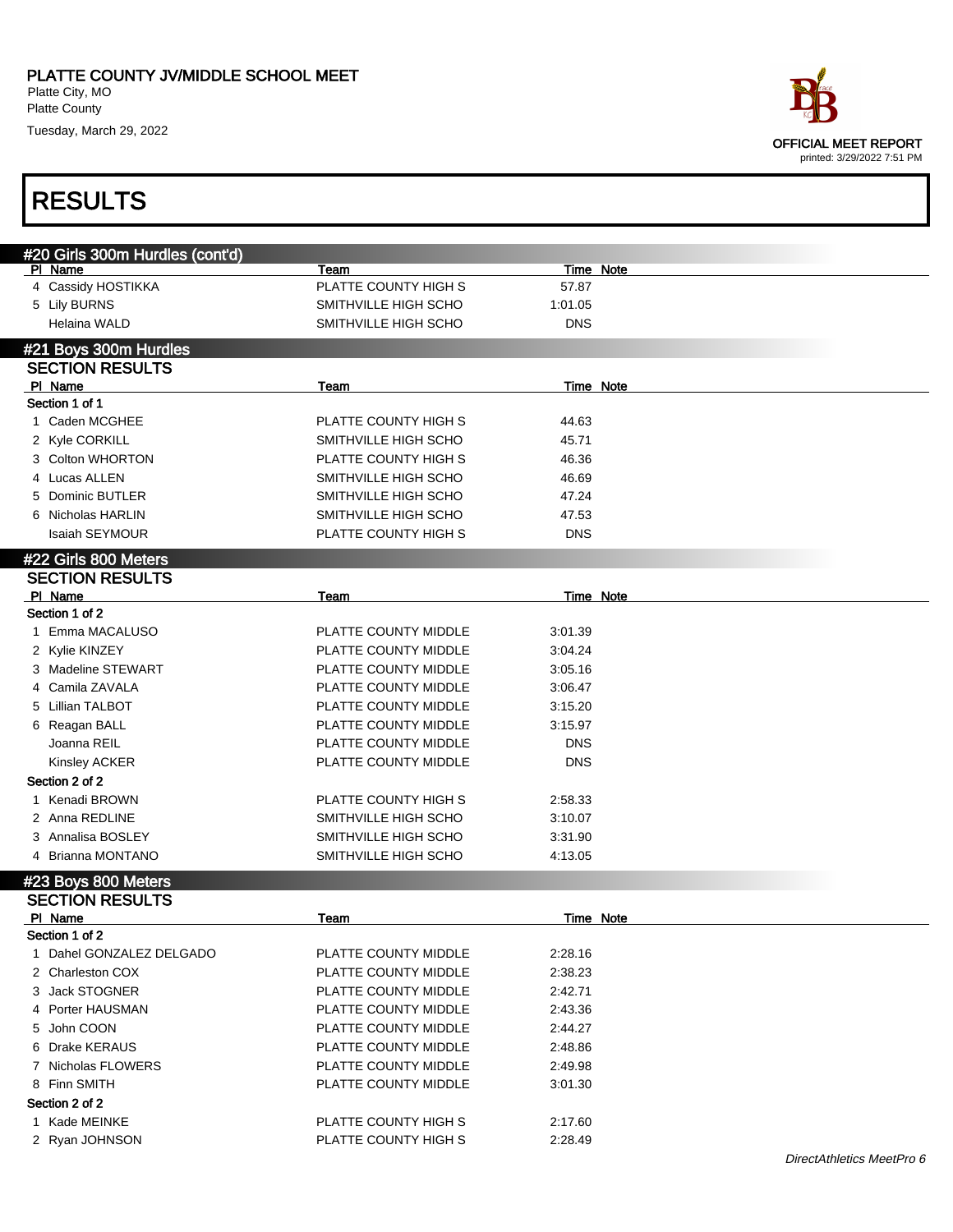## RESULTS

| ace                        |
|----------------------------|
| OFFICIAL MEET REPORT       |
| printed: 3/29/2022 7:51 PM |

| #23 Boys 800 Meters (cont'd) |                      |           |  |
|------------------------------|----------------------|-----------|--|
| PI Name                      | Team                 | Time Note |  |
| 3 Tanner JENKS               | PLATTE COUNTY HIGH S | 2:39.99   |  |
| 4 Ayden JANNING              | SMITHVILLE HIGH SCHO | 2:47.05   |  |
| 5 Raiden VANBEBBER           | SMITHVILLE HIGH SCHO | 3:34.30   |  |
| 6 Terrell LITTLETON          | SMITHVILLE HIGH SCHO | 3:35.66   |  |
| <b>Trenton IMAM</b>          | PLATTE COUNTY HIGH S | 3:36.69   |  |
|                              |                      |           |  |

#### #24 Girls 200 Meters SECTION RESULTS

| PI Name             | Team                 | Time Note  |
|---------------------|----------------------|------------|
| Section 1 of 2      | Wind: (NW)           |            |
| 1 Charley SIMS      | PLATTE COUNTY MIDDLE | 27.93      |
| 2 Adilynn KERN      | PLATTE COUNTY MIDDLE | 29.46      |
| 3 Macy DOLL         | PLATTE COUNTY MIDDLE | 30.14      |
| 4 Rylee CARR        | PLATTE COUNTY MIDDLE | 30.65      |
| 5 Caroline LINN     | PLATTE COUNTY MIDDLE | 31.27      |
| 6 Saylor LEMBKE     | PLATTE COUNTY MIDDLE | 32.29      |
| 7 Kinsley ACKER     | PLATTE COUNTY MIDDLE | 32.45      |
| 8 Adi BENNINGHOFF   | PLATTE COUNTY MIDDLE | 32.47      |
| Section 2 of 2      | Wind: (NW)           |            |
| 1 Payton STADEL     | PLATTE COUNTY HIGH S | 29.20      |
| 2 Baylee DAVIS      | SMITHVILLE HIGH SCHO | 30.13      |
| 3 Hailey ROYER      | PLATTE COUNTY HIGH S | 30.77      |
| 4 Morgan MUNDT      | SMITHVILLE HIGH SCHO | 32.73      |
| 5 Savannah JONES    | SMITHVILLE HIGH SCHO | 33.41      |
| 6 Casey HOOK        | SMITHVILLE HIGH SCHO | 33.42      |
| Dasia PARRISH       | PLATTE COUNTY HIGH S | <b>DNS</b> |
| <b>Haley BARLOW</b> | PLATTE COUNTY HIGH S | <b>DNS</b> |

#### #25 Boys 200 Meters SECTION RESULTS

| PI Name                  | Team                 | Time Note  |
|--------------------------|----------------------|------------|
| Section 1 of 2           | Wind: (NW)           |            |
| Jackson GOODALE          | PLATTE COUNTY MIDDLE | 24.67      |
| 2 Ty CHRISTOPHER         | PLATTE COUNTY MIDDLE | 24.72      |
| 3 Ethan LARSON           | PLATTE COUNTY MIDDLE | 25.75      |
| 4 Carson AMBROSE         | PLATTE COUNTY MIDDLE | 26.36      |
| 5 Wayne BASKERVILLE III  | PLATTE COUNTY MIDDLE | 26.45      |
| 6 Braiden STEVENS        | PLATTE COUNTY MIDDLE | 26.57      |
| 7 Kylar HOWREN           | PLATTE COUNTY MIDDLE | 26.66      |
| 8 Jonathan IBARRA-GUZMAN | PLATTE COUNTY MIDDLE | 27.49      |
| Section 2 of 2           | Wind: (NW)           |            |
| 1 Dylan BIETZ            | PLATTE COUNTY HIGH S | 24.29      |
| 2 Brett MUELLER          | PLATTE COUNTY HIGH S | 24.69      |
| 3 Cooper EZZELL          | SMITHVILLE HIGH SCHO | 25.03      |
| 4 Michael MAH            | SMITHVILLE HIGH SCHO | 25.63      |
| 5 Jake CARTER            | SMITHVILLE HIGH SCHO | 25.94      |
| 6 Brennan RICH           | PLATTE COUNTY HIGH S | 27.25      |
| Lane WEBB                | PLATTE COUNTY HIGH S | <b>DNS</b> |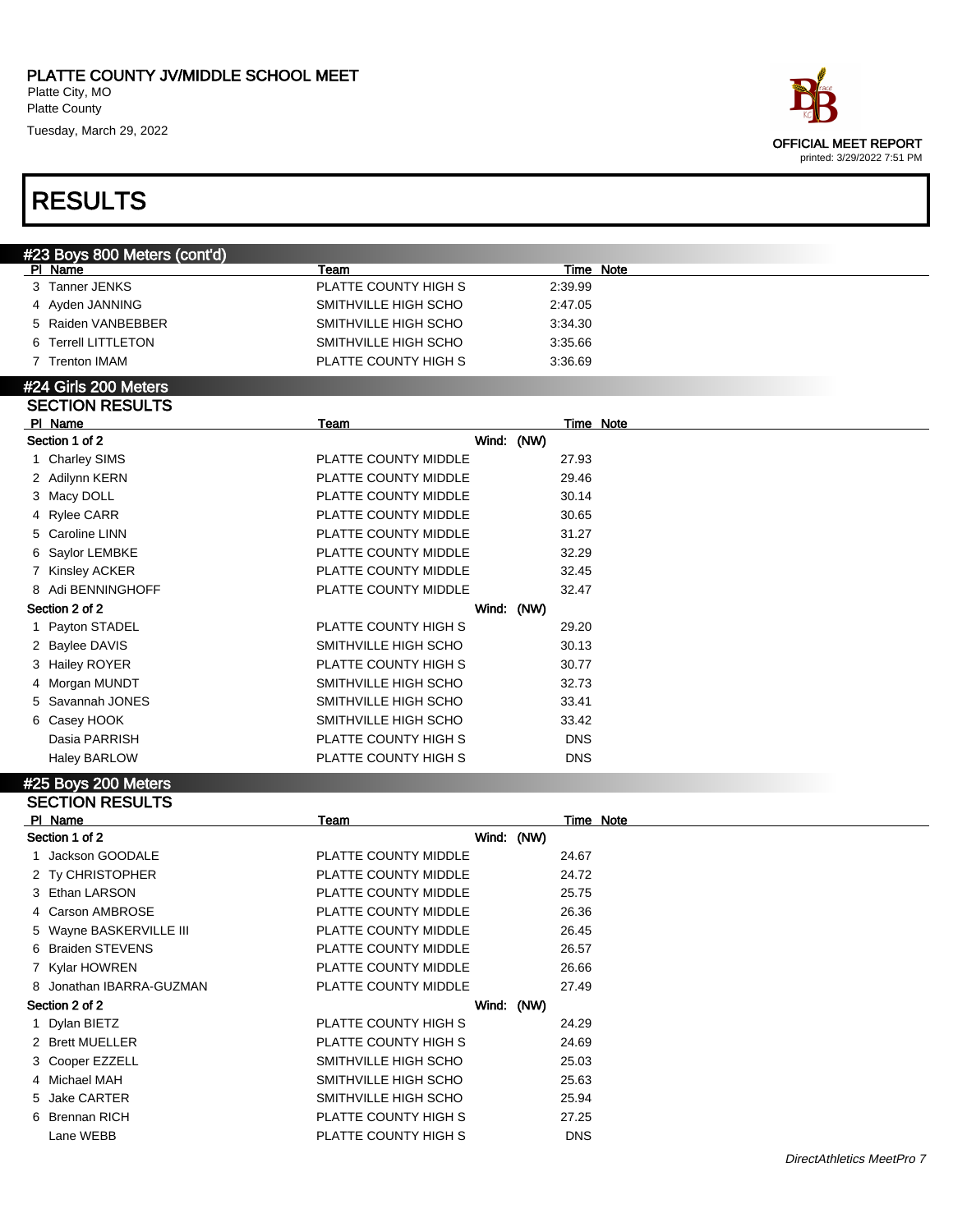

| #25 Boys 200 Meters (cont'd)      |                      |             |           |  |
|-----------------------------------|----------------------|-------------|-----------|--|
| PI Name                           | Team                 |             | Time Note |  |
| Caleb DONNELL                     | SMITHVILLE HIGH SCHO | <b>DNS</b>  |           |  |
| #27 Boys 3200 Meters              |                      |             |           |  |
| <b>SECTION RESULTS</b>            |                      |             |           |  |
| PI Name                           | Team                 |             | Time Note |  |
| Section 1 of 1                    |                      |             |           |  |
| 1 Kage AUDAS                      | PLATTE COUNTY HIGH S | 11:26.38    |           |  |
| 2 Aspyn HUTCHINSON-NELSON         | PLATTE COUNTY HIGH S | 11:47.17    |           |  |
| 3 Nolan PESTANO                   | SMITHVILLE HIGH SCHO | 11:48.15    |           |  |
| 4 Merik WILSON                    | SMITHVILLE HIGH SCHO | 11:52.06    |           |  |
|                                   |                      |             |           |  |
| #28 Girls 4 x 400m Relay          |                      |             |           |  |
| <b>SECTION RESULTS</b>            |                      |             |           |  |
| PI Team                           |                      |             | Time Note |  |
| Section 1 of 1                    |                      |             |           |  |
| 1 PLATTE COUNTY MIDDLE SCHOOL (A) |                      |             | 5:11.49   |  |
| 2 PLATTE COUNTY MIDDLE SCHOOL (B) |                      |             | 5:43.63   |  |
| #29 Boys 4 x 400m Relay           |                      |             |           |  |
| <b>SECTION RESULTS</b>            |                      |             |           |  |
| PI Team                           |                      |             | Time Note |  |
| Section 1 of 1                    |                      |             |           |  |
| 1 PLATTE COUNTY MIDDLE SCHOOL (A) |                      |             | 4:17.87   |  |
| 2 PLATTE COUNTY MIDDLE SCHOOL (B) |                      |             | 4.58.41   |  |
| #30 Girls 4 x 400m Relay          |                      |             |           |  |
| <b>SECTION RESULTS</b>            |                      |             |           |  |
| PI Team                           |                      |             | Time Note |  |
| Section 1 of 1                    |                      |             |           |  |
| 1 SMITHVILLE HIGH SCHOOL (A)      |                      |             | 4:55.47   |  |
| 2 SMITHVILLE HIGH SCHOOL (B)      |                      |             | 6:03.79   |  |
|                                   |                      |             |           |  |
| #31 Boys 4 x 400m Relay           |                      |             |           |  |
| <b>SECTION RESULTS</b>            |                      |             |           |  |
| PI Team                           |                      |             | Time Note |  |
| Section 1 of 1                    |                      |             |           |  |
| 1 SMITHVILLE HIGH SCHOOL (A)      |                      |             | 3:57.59   |  |
| 2 PLATTE COUNTY HIGH SCHOOL (A)   |                      |             | 3.59.42   |  |
| 3 SMITHVILLE HIGH SCHOOL (B)      |                      |             | 4:11.50   |  |
| 4 PLATTE COUNTY HIGH SCHOOL (B)   |                      |             | 4:48.14   |  |
| #32 Boys High Jump                |                      |             |           |  |
| <b>FLIGHT RESULTS</b>             |                      |             |           |  |
| PI Name                           | <b>Team</b>          | <b>Mark</b> |           |  |
| Flight 1 of 2                     |                      |             |           |  |
| 1 Lane WEBB                       | PLATTE COUNTY HIGH S | 1.52m       |           |  |
| 2 Nash BROWN                      | PLATTE COUNTY HIGH S | 1.47m       |           |  |
| Owen TOTA                         | SMITHVILLE HIGH SCHO | NΗ          |           |  |
| Mason KNIGHT                      | SMITHVILLE HIGH SCHO | NΗ          |           |  |
| <b>Jack SCATTINI</b>              | PLATTE COUNTY HIGH S | <b>NH</b>   |           |  |
| Carson HAMBLIN                    |                      | <b>DNS</b>  |           |  |
|                                   | SMITHVILLE HIGH SCHO |             |           |  |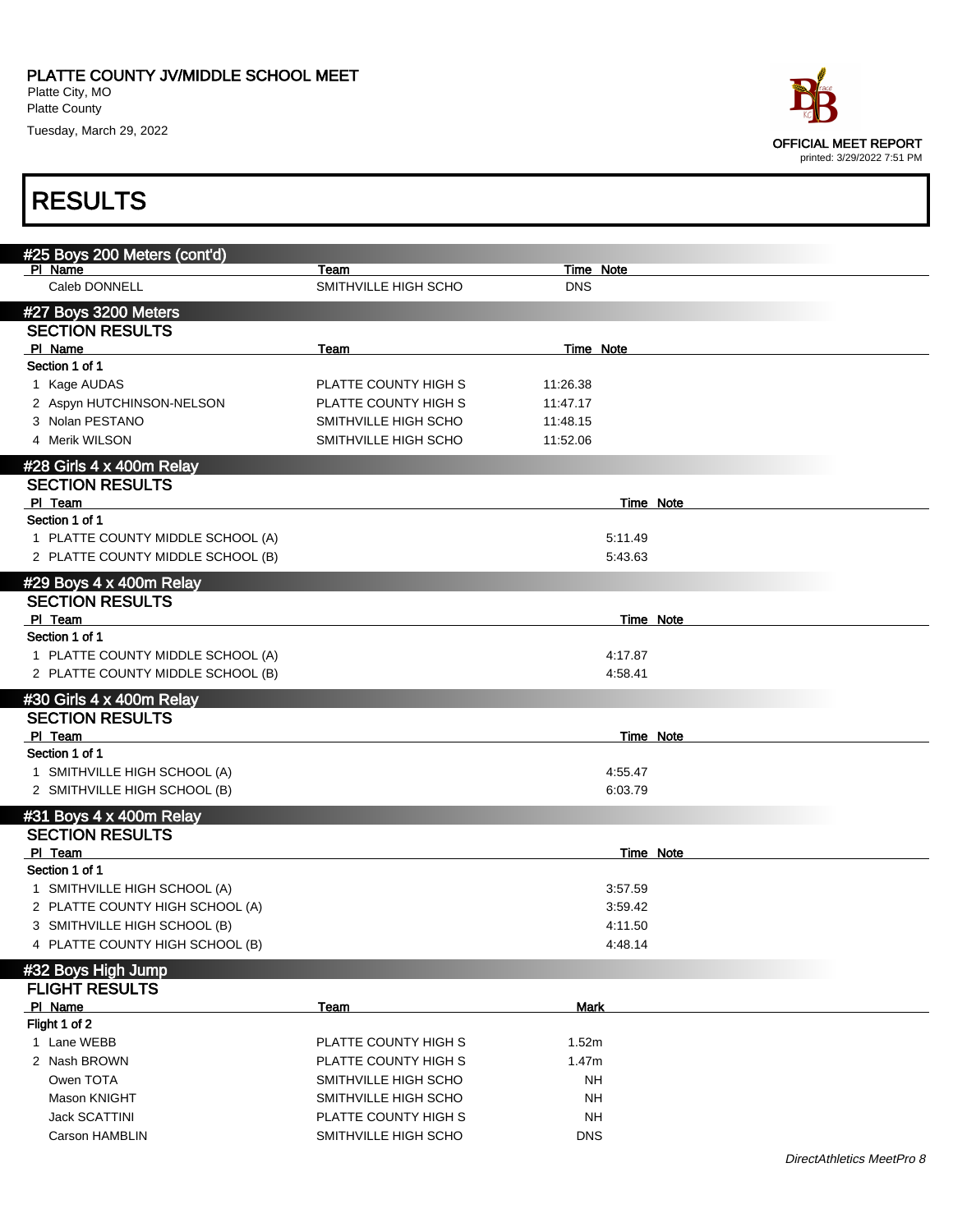| ace                        |
|----------------------------|
| OFFICIAL MEET REPORT       |
| printed: 3/29/2022 7:51 PM |

| #32 Boys High Jump (cont'd)    |                      |                 |  |
|--------------------------------|----------------------|-----------------|--|
| PI Name                        | Team                 | Mark            |  |
| Flight 2 of 2                  |                      |                 |  |
| 1 Robert MARRIOTT              | PLATTE COUNTY MIDDLE | 1.68m           |  |
| 2 Jackson UTZ                  | PLATTE COUNTY MIDDLE | 1.57m           |  |
| 3 Ethan LARSON                 | PLATTE COUNTY MIDDLE | 1.52m           |  |
| 4 Braiden STEVENS              | PLATTE COUNTY MIDDLE | 1.42m           |  |
| 5 Evan MAGNUSON                | PLATTE COUNTY MIDDLE | 1.37m           |  |
| 5 Casyn FOWLER                 | PLATTE COUNTY MIDDLE | 1.37m           |  |
| 7 Noah OMOIKE                  | PLATTE COUNTY MIDDLE | 1.32m           |  |
| 7 Grant FADLER                 | PLATTE COUNTY MIDDLE | 1.32m           |  |
| Gaven CAMPBELL                 | PLATTE COUNTY MIDDLE | NΗ              |  |
| <b>Drake KERAUS</b>            | PLATTE COUNTY MIDDLE | <b>NH</b>       |  |
| Zachary SCHMIDT                | PLATTE COUNTY MIDDLE | <b>NH</b>       |  |
| Carson AMBROSE                 | PLATTE COUNTY MIDDLE | <b>DNS</b>      |  |
| Laiden SCHWARTZ                | PLATTE COUNTY MIDDLE | <b>DNS</b>      |  |
| #33 Girls High Jump            |                      |                 |  |
| <b>FLIGHT RESULTS</b>          |                      |                 |  |
| PI Name                        | Team                 | <b>Mark</b>     |  |
| Flight 1 of 2                  |                      |                 |  |
| Rylee THOMPSON<br>$\mathbf{1}$ | SMITHVILLE HIGH SCHO | 1.52m           |  |
| 2 Addyson SCHLAKE              | PLATTE COUNTY HIGH S | 1.42m           |  |
|                                |                      |                 |  |
| 3 Chloe PEGLER                 | PLATTE COUNTY HIGH S | 1.37m           |  |
| 3 Payton STADEL                | PLATTE COUNTY HIGH S | 1.37m           |  |
| 5 Karlee RIGGS                 | PLATTE COUNTY HIGH S | 1.32m           |  |
| Makenzie RYERSON               | PLATTE COUNTY HIGH S | <b>NH</b>       |  |
| Flight 2 of 2                  |                      |                 |  |
| 1 Stella KASSEN                | PLATTE COUNTY MIDDLE | 1.32m           |  |
| 2 Cloey SAVELUC                | PLATTE COUNTY MIDDLE | 1.27m           |  |
| 2 Finley MILLER                | PLATTE COUNTY MIDDLE | 1.27m           |  |
| 4 Madeline STEWART             | PLATTE COUNTY MIDDLE | 1.27m           |  |
| <b>Eleanor MCCOY</b><br>5      | PLATTE COUNTY MIDDLE | 1.22m           |  |
| Maggie DAVIS<br>5              | PLATTE COUNTY MIDDLE | 1.22m           |  |
| Emma MACALUSO<br>7             | PLATTE COUNTY MIDDLE | 1.22m           |  |
| 8 Layauna NELSON               | PLATTE COUNTY MIDDLE | 1.17m           |  |
| 8 Kylie WINSLOW                | PLATTE COUNTY MIDDLE | 1.17m           |  |
| Gabriella CICCARELLI           | PLATTE COUNTY MIDDLE | NΗ              |  |
| Serenity ESCHLIMAN             | PLATTE COUNTY MIDDLE | $\mathsf{NH}\,$ |  |
| Amiya ELLIOTT                  | PLATTE COUNTY MIDDLE | <b>NH</b>       |  |
| Macy HILL                      | PLATTE COUNTY MIDDLE | <b>NH</b>       |  |
| Emily FREDRICKSON              | PLATTE COUNTY MIDDLE | <b>NH</b>       |  |
| Reagan JOHNSON                 | PLATTE COUNTY MIDDLE | <b>NH</b>       |  |
| Ashlyn NEELY                   | PLATTE COUNTY MIDDLE | <b>NH</b>       |  |
| Erin ANDERSON                  | PLATTE COUNTY MIDDLE | <b>DNS</b>      |  |
|                                |                      |                 |  |
| #34 Boys Pole Vault            |                      |                 |  |
| <b>FLIGHT RESULTS</b>          |                      |                 |  |
| PI Name                        | <b>Team</b>          | <b>Mark</b>     |  |
| Flight 1 of 1                  |                      |                 |  |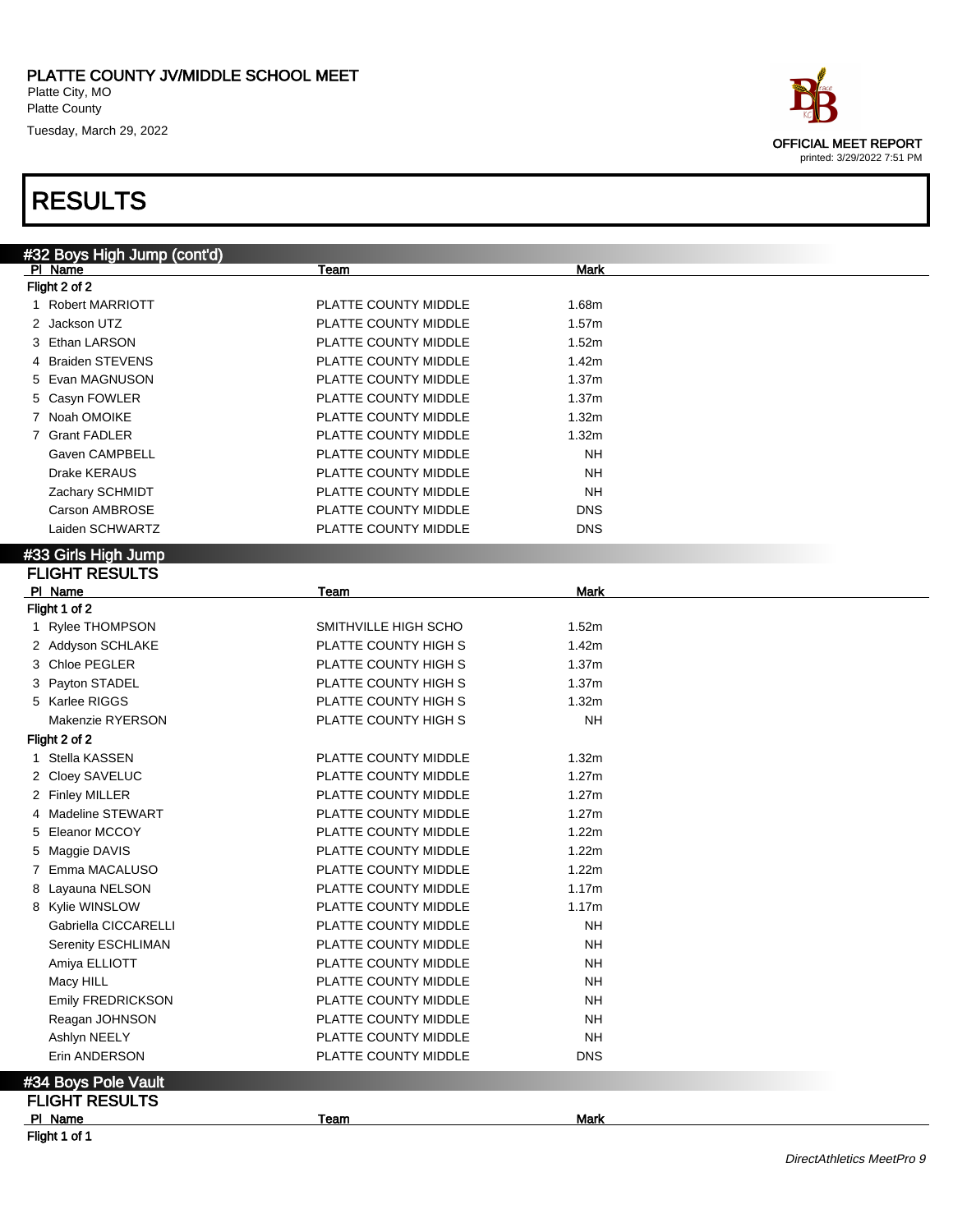| ace:                        |
|-----------------------------|
| <b>OFFICIAL MEET REPORT</b> |
| printed: 3/29/2022 7:51 PM  |

| #34 Boys Pole Vault (cont'd)<br>PI Name | Team                 | <b>Mark</b>       |  |
|-----------------------------------------|----------------------|-------------------|--|
| 1 Andrew TURNER                         | SMITHVILLE HIGH SCHO | 3.05 <sub>m</sub> |  |
| 2 William BAILEY                        | SMITHVILLE HIGH SCHO | 2.59m             |  |
| 3 Kevin TAYLOR                          | PLATTE COUNTY HIGH S | 2.59m             |  |
| 4 Brennan RICH                          | PLATTE COUNTY HIGH S | 2.44m             |  |
| 5 Logan HENNEGIN                        | SMITHVILLE HIGH SCHO | 2.13m             |  |
| 6 Luke RICH                             | SMITHVILLE HIGH SCHO | 1.98m             |  |
| Joaquim KLIPPENSTEIN                    | PLATTE COUNTY HIGH S | <b>NH</b>         |  |
|                                         |                      |                   |  |
| #35 Girls Pole Vault                    |                      |                   |  |
| <b>FLIGHT RESULTS</b>                   |                      |                   |  |
| PI Name                                 | Team                 | <b>Mark</b>       |  |
| Flight 1 of 1                           |                      |                   |  |
| 1 Megan DENNEY                          | SMITHVILLE HIGH SCHO | 1.98m             |  |
| 2 Bayley FREEMAN                        | SMITHVILLE HIGH SCHO | 1.83m             |  |
| 3 Alaycia ROLLINS                       | PLATTE COUNTY HIGH S | 1.83m             |  |
| 4 Hailey ROYER                          | PLATTE COUNTY HIGH S | 1.68m             |  |
| Anna SWENDDAL                           | PLATTE COUNTY HIGH S | <b>DNS</b>        |  |
| <b>Ellie HIRNER</b>                     | SMITHVILLE HIGH SCHO | <b>DNS</b>        |  |
| <b>Kenzie PALMER</b>                    | PLATTE COUNTY HIGH S | <b>DNS</b>        |  |
| Haley SCOTT                             | SMITHVILLE HIGH SCHO | <b>DNS</b>        |  |
| #36 Boys Long Jump                      |                      |                   |  |
| <b>FLIGHT RESULTS</b>                   |                      |                   |  |
| PI Name                                 | Team                 | <b>Mark</b>       |  |
| Flight 1 of 2                           |                      |                   |  |
| 1 Michael MAH                           | SMITHVILLE HIGH SCHO | 5.49m (NW)        |  |
| 2 Jack SCATTINI                         | PLATTE COUNTY HIGH S | 5.39m (NW)        |  |
| 3 Dylan BIETZ                           | PLATTE COUNTY HIGH S | 5.22m (NW)        |  |
| 4 Caden MCGHEE                          | PLATTE COUNTY HIGH S | 5.19m (NW)        |  |
| 5 Lane WEBB                             | PLATTE COUNTY HIGH S | 5.03m (NW)        |  |
| 6 Isaiah SEYMOUR                        | PLATTE COUNTY HIGH S | 4.81m (NW)        |  |
| 7 Luke RICH                             | SMITHVILLE HIGH SCHO | 4.37m (NW)        |  |
| 8 Zacary WHEELER                        | SMITHVILLE HIGH SCHO | $3.65m$ (NW)      |  |
| <b>William SAPP</b>                     | SMITHVILLE HIGH SCHO | <b>DNS</b>        |  |
| Flight 2 of 2                           |                      |                   |  |
| 1 Ethan LARSON                          | PLATTE COUNTY MIDDLE | 5.09m (NW)        |  |
| 2 Wayne BASKERVILLE III                 | PLATTE COUNTY MIDDLE | 4.77m (NW)        |  |
| 3 Brooklyn HALL                         | PLATTE COUNTY MIDDLE | 4.21m (NW)        |  |
| 4 Finn SMITH                            | PLATTE COUNTY MIDDLE | 3.82m (NW)        |  |
| 5 Omarion MURRAY                        | PLATTE COUNTY MIDDLE | 3.48m (NW)        |  |
| Dylan MUSEL                             | PLATTE COUNTY MIDDLE | 3.42m (NW)        |  |
| 6.                                      |                      |                   |  |
| 7 Gaven CAMPBELL                        | PLATTE COUNTY MIDDLE | 2.70m (NW)        |  |
| Joshua LAWSON<br>8                      | PLATTE COUNTY MIDDLE | $2.63m$ (NW)      |  |
| 9 Kalob SMITH                           | PLATTE COUNTY MIDDLE | 1.82m (NW)        |  |
| Larry MUFUTU                            | PLATTE COUNTY MIDDLE | <b>DNS</b>        |  |
| Laiden SCHWARTZ                         | PLATTE COUNTY MIDDLE | <b>DNS</b>        |  |
| David ROYER                             | PLATTE COUNTY MIDDLE | <b>DNS</b>        |  |
| Shan SENOGA                             | PLATTE COUNTY MIDDLE | <b>DNS</b>        |  |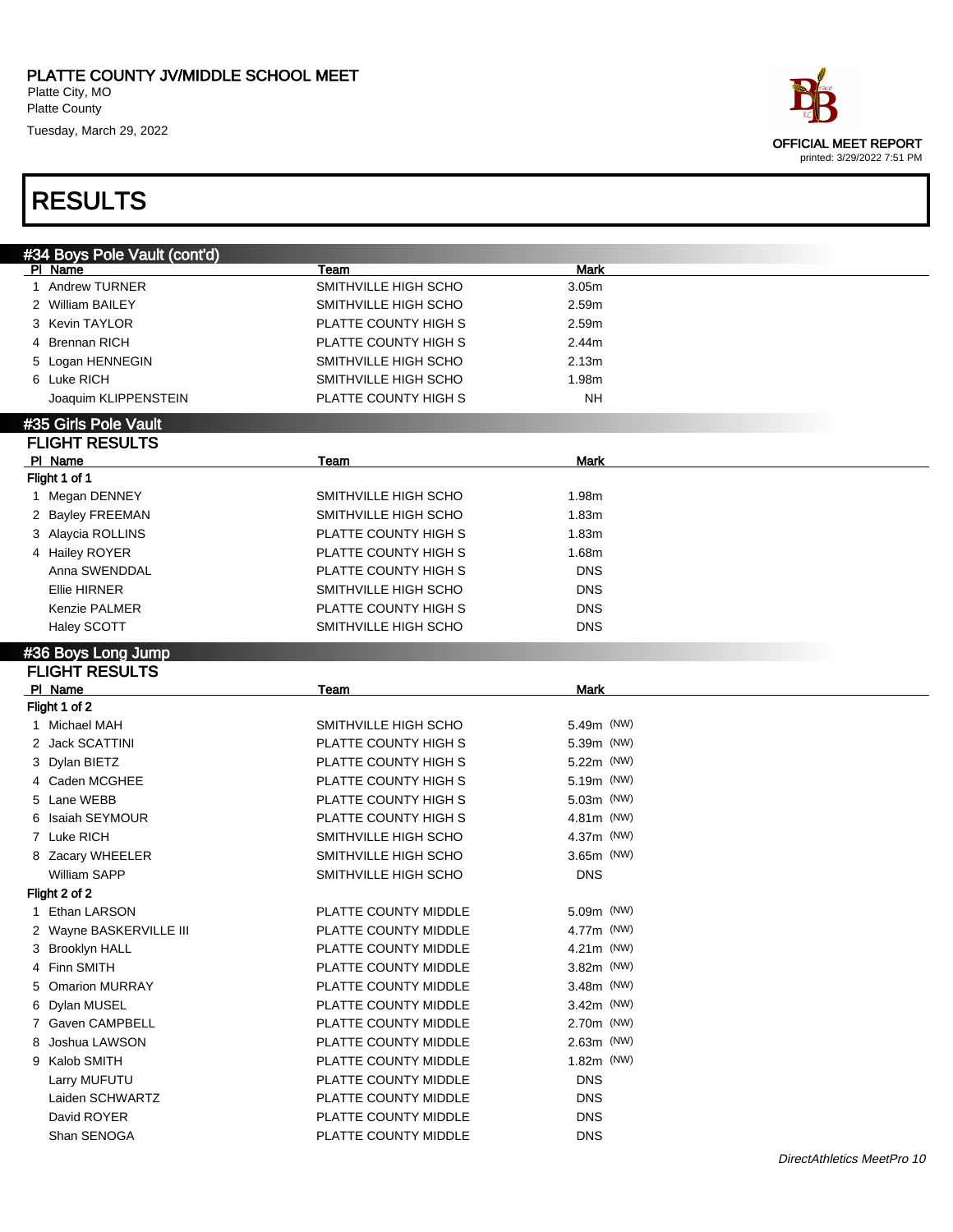| ace                        |  |
|----------------------------|--|
| OFFICIAL MEET REPORT       |  |
| printed: 3/29/2022 7:51 PM |  |

| #36 Boys Long Jump (cont'd)           |                              |                            |
|---------------------------------------|------------------------------|----------------------------|
| PI Name<br>Zachary SCHMIDT            | Team<br>PLATTE COUNTY MIDDLE | <b>Mark</b><br><b>FOUL</b> |
|                                       |                              |                            |
| #37 Girls Long Jump                   |                              |                            |
| <b>FLIGHT RESULTS</b>                 |                              |                            |
| PI Name                               | Team                         | <b>Mark</b>                |
| Flight 1 of 2                         | PLATTE COUNTY HIGH S         | 4.48m (NW)                 |
| 1 Payton STADEL<br>2 Makenzie RYERSON | PLATTE COUNTY HIGH S         | 4.30m (NW)                 |
| 3 Autumn REDES                        | PLATTE COUNTY HIGH S         | 3.97m (NW)                 |
| 4 Chloe PEGLER                        | PLATTE COUNTY HIGH S         | 3.88m (NW)                 |
| 5 Abigail NICHOLS                     | SMITHVILLE HIGH SCHO         | 3.86m (NW)                 |
| 6 Cali HATCHER                        | SMITHVILLE HIGH SCHO         | $3.25m$ (NW)               |
| Meghan PITMAN                         | SMITHVILLE HIGH SCHO         | <b>NM</b>                  |
| Rylee THOMPSON                        | SMITHVILLE HIGH SCHO         | <b>NM</b>                  |
| Flight 2 of 2                         |                              |                            |
| 1 Evie THRASHER                       | PLATTE COUNTY MIDDLE         | 4.05m (NW)                 |
| 2 Ella HOOVER                         | PLATTE COUNTY MIDDLE         | 3.78m (NW)                 |
| 3 Rylee CARR                          | PLATTE COUNTY MIDDLE         | 3.73m (NW)                 |
| 4 Caroline LINN                       | PLATTE COUNTY MIDDLE         | 3.59m (NW)                 |
| 5 Karrington FRIDDELL                 | PLATTE COUNTY MIDDLE         | $3.54m$ (NW)               |
| 6 Alyssa JOHNSON                      | PLATTE COUNTY MIDDLE         | $3.45m$ (NW)               |
| 7 Mila CUCCHIARA                      | PLATTE COUNTY MIDDLE         | 3.38m (NW)                 |
| 8 Heaven JALE                         | PLATTE COUNTY MIDDLE         | $3.35m$ (NW)               |
| 9 Vanessa SARPONG                     | PLATTE COUNTY MIDDLE         | 3.10m (NW)                 |
| 10 Jada GARRETT                       | PLATTE COUNTY MIDDLE         | 2.71m (NW)                 |
| 11 Reagan BALL                        | PLATTE COUNTY MIDDLE         | 2.64m (NW)                 |
| <b>Charley SIMS</b>                   | PLATTE COUNTY MIDDLE         | <b>DNS</b>                 |
| Adriana VAZQUEZ                       | PLATTE COUNTY MIDDLE         | <b>DNS</b>                 |
| Evelyn REITH                          | PLATTE COUNTY MIDDLE         | <b>DNS</b>                 |
| <b>Brileigh KOBUSH</b>                | PLATTE COUNTY MIDDLE         | <b>DNS</b>                 |
| Kylie WINSLOW                         | PLATTE COUNTY MIDDLE         | <b>DNS</b>                 |
|                                       |                              |                            |
| #38 Boys Triple Jump                  |                              |                            |
| <b>FLIGHT RESULTS</b>                 |                              |                            |
| PI Name<br>Flight 1 of 2              | Team                         | <b>Mark</b>                |
| 1 Jack SCATTINI                       | PLATTE COUNTY HIGH S         | 11.40m (NW)                |
| 2 Michael MAH                         | SMITHVILLE HIGH SCHO         | 11.15m (NW)                |
| 3 Nash BROWN                          | PLATTE COUNTY HIGH S         | 10.97m (NW)                |
| 4 Dominic BUTLER                      | SMITHVILLE HIGH SCHO         | 9.80m (NW)                 |
| 5 Luke RICH                           | SMITHVILLE HIGH SCHO         | 9.40m (NW)                 |
| Flight 2 of 2                         |                              |                            |
| 1 Ty CHRISTOPHER                      | PLATTE COUNTY MIDDLE         | 11.68m (NW)                |
| 2 Adam GISLER                         | PLATTE COUNTY MIDDLE         | 11.33m (NW)                |
| 3 Cole JOHNSON                        | PLATTE COUNTY MIDDLE         | 10.11m (NW)                |
| 4 Brooklyn HALL                       | PLATTE COUNTY MIDDLE         | 9.35m (NW)                 |
| 5 Dahel GONZALEZ DELGADO              | PLATTE COUNTY MIDDLE         | 8.86m (NW)                 |
| 6 Elijah JACKSON                      | PLATTE COUNTY MIDDLE         | 8.53m (NW)                 |
|                                       |                              |                            |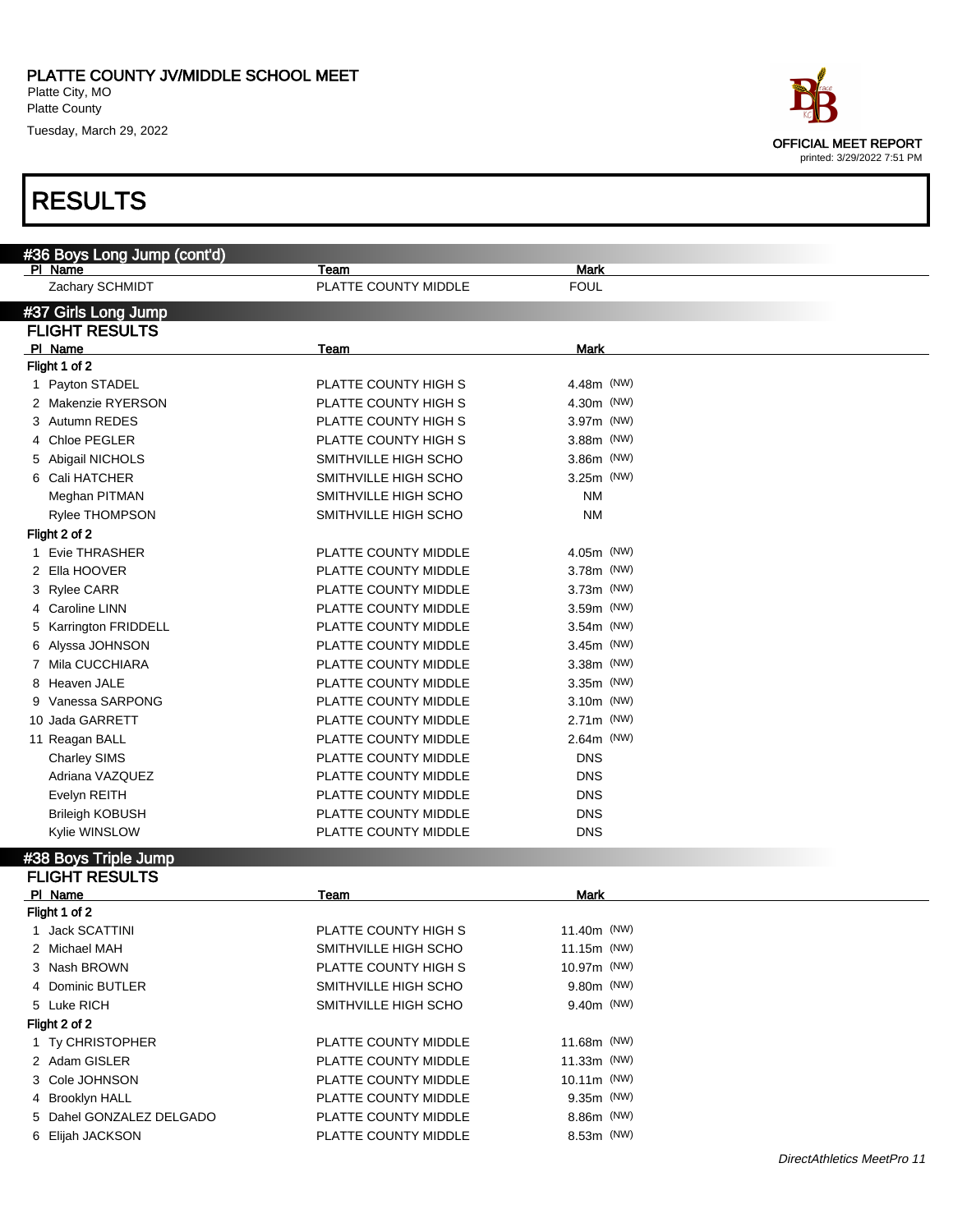

| #38 Boys Triple Jump (cont'd)                                       |  |
|---------------------------------------------------------------------|--|
| <b>Mark</b><br>PI Name<br>Team                                      |  |
| 8.18m (NW)<br>7 Liam FRANKSEN<br>PLATTE COUNTY MIDDLE               |  |
| 8.18m (NW)<br>7 Andrew PARRISH<br>PLATTE COUNTY MIDDLE              |  |
| Ethan LARSON<br>PLATTE COUNTY MIDDLE<br><b>DNS</b>                  |  |
| Noah OMOIKE<br>PLATTE COUNTY MIDDLE<br><b>DNS</b>                   |  |
| PLATTE COUNTY MIDDLE<br><b>DNS</b><br>Larry MUFUTU                  |  |
| <b>Grant FADLER</b><br>PLATTE COUNTY MIDDLE<br><b>FOUL</b>          |  |
| <b>Carson AMBROSE</b><br>PLATTE COUNTY MIDDLE<br><b>FOUL</b>        |  |
|                                                                     |  |
| #39 Girls Triple Jump                                               |  |
| <b>FLIGHT RESULTS</b>                                               |  |
| PI Name<br><b>Mark</b><br>Team                                      |  |
| Flight 1 of 2                                                       |  |
| SMITHVILLE HIGH SCHO<br>9.47m (NW)<br><b>Baylee DAVIS</b><br>1      |  |
| SMITHVILLE HIGH SCHO<br>9.17m (NW)<br>2 Makayla HOPKINS             |  |
| 2 Makenzie RYERSON<br>PLATTE COUNTY HIGH S<br>9.17m (NW)            |  |
| 4 Chloe PEGLER<br>PLATTE COUNTY HIGH S<br>8.79m (NW)                |  |
| 5 Abigail NICHOLS<br>SMITHVILLE HIGH SCHO<br>8.74m (NW)             |  |
| 6 Autumn REDES<br>PLATTE COUNTY HIGH S<br>8.43m (NW)                |  |
| Meghan PITMAN<br>SMITHVILLE HIGH SCHO<br><b>DNS</b>                 |  |
| Karlee RIGGS<br>PLATTE COUNTY HIGH S<br><b>FOUL</b>                 |  |
| Flight 2 of 2                                                       |  |
| PLATTE COUNTY MIDDLE<br>8.84m (NW)<br>1 Charley SIMS                |  |
| 2 Madeline STEWART<br>PLATTE COUNTY MIDDLE<br>8.36m (NW)            |  |
| PLATTE COUNTY MIDDLE<br>7.62m (NW)<br>3 Kylie WINSLOW               |  |
| Stella KASSEN<br>PLATTE COUNTY MIDDLE<br>7.59m (NW)<br>4            |  |
| <b>Caroline LINN</b><br>PLATTE COUNTY MIDDLE<br>7.50m (NW)<br>5     |  |
| <b>Katherine BRUNNER</b><br>PLATTE COUNTY MIDDLE<br>7.39m (NW)<br>6 |  |
| PLATTE COUNTY MIDDLE<br>7.06m (NW)<br>7 Adilynn KERN                |  |
| 8 Gabriella CICCARELLI<br>PLATTE COUNTY MIDDLE<br>7.01m (NW)        |  |
| <b>Allison RIGGS</b><br>PLATTE COUNTY MIDDLE<br><b>DNS</b>          |  |
| PLATTE COUNTY MIDDLE<br><b>DNS</b><br>Sophia JAFFE                  |  |
| Alexis NIELSEN<br>PLATTE COUNTY MIDDLE<br><b>DNS</b>                |  |
|                                                                     |  |
| PLATTE COUNTY MIDDLE<br><b>DNS</b><br>Indigo TEUFEL                 |  |
| PLATTE COUNTY MIDDLE<br><b>DNS</b><br>Arabella HENSON               |  |
| PLATTE COUNTY MIDDLE<br><b>DNS</b><br>Lucienne MILLER               |  |
| PLATTE COUNTY MIDDLE<br><b>DNS</b><br><b>Kinsley ACKER</b>          |  |
| #40 Boys Shot Put                                                   |  |
| <b>FLIGHT RESULTS</b>                                               |  |
| <b>Mark</b><br>PI Name<br><b>Team</b>                               |  |
| Flight 1 of 2                                                       |  |
| 1 Coburn PARKIN<br>PLATTE COUNTY HIGH S<br>11.11m                   |  |
| 2 Gus KEETON<br>PLATTE COUNTY HIGH S<br>10.83m                      |  |
| 3 Lukas ZOLYNAS<br>SMITHVILLE HIGH SCHO<br>10.58m                   |  |
| 4 Nathan FLETCHER<br>SMITHVILLE HIGH SCHO<br>9.92m                  |  |
| 5 Kaulen MUELLER<br>SMITHVILLE HIGH SCHO<br>9.82m                   |  |
| 6 Kameron DOYLE<br>PLATTE COUNTY HIGH S<br>9.69m                    |  |
| 7 Colton JONES<br>SMITHVILLE HIGH SCHO<br>9.59m                     |  |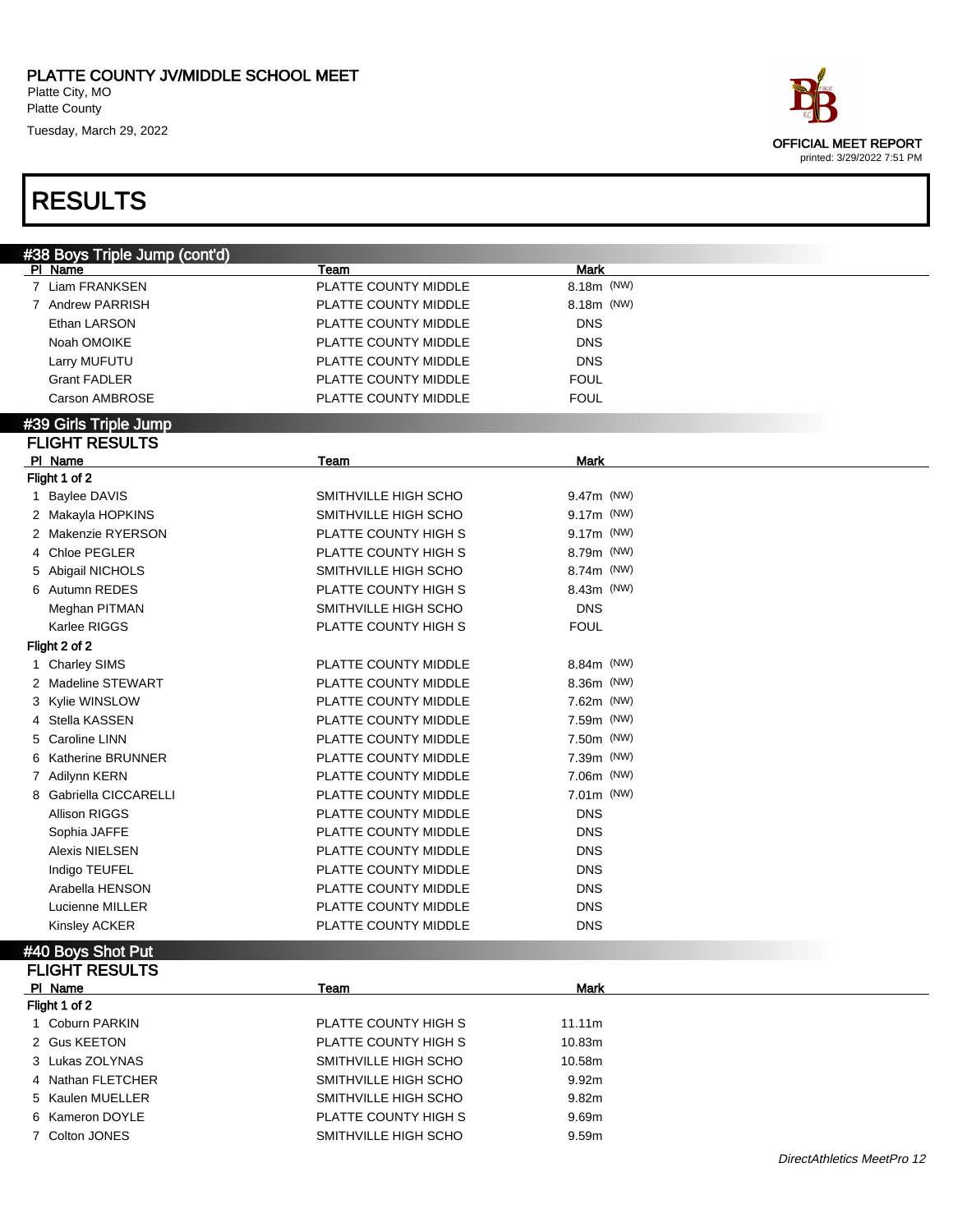| ace                         |  |
|-----------------------------|--|
| <b>OFFICIAL MEET REPORT</b> |  |
| printed: 3/29/2022 7:51 PM  |  |

| #40 Boys Shot Put (cont'd) |                      |                   |  |
|----------------------------|----------------------|-------------------|--|
| PI Name                    | Team                 | Mark              |  |
| 8 Brandon BENJAMIN         | PLATTE COUNTY HIGH S | 8.31m             |  |
| Flight 2 of 2              |                      |                   |  |
| 1 Quinn LIGHTLE            | PLATTE COUNTY MIDDLE | 11.28m            |  |
| 2 Cole JOHNSON             | PLATTE COUNTY MIDDLE | 9.98m             |  |
| 3 Kyler PARKER             | PLATTE COUNTY MIDDLE | 9.91m             |  |
| 4 Chase RUSSELL            | PLATTE COUNTY MIDDLE | 9.89m             |  |
| 5 Cooper HAMMONTREE        | PLATTE COUNTY MIDDLE | 9.84m             |  |
| 6 Ethan LOWEN              | PLATTE COUNTY MIDDLE | 9.38m             |  |
| 7 Braylon GATES            | PLATTE COUNTY MIDDLE | 8.37m             |  |
| 8 Barrett RYAN             | PLATTE COUNTY MIDDLE | 7.95m             |  |
| 9 Reece MOPPIN             | PLATTE COUNTY MIDDLE | 6.98m             |  |
| 10 Sayer REIK              | PLATTE COUNTY MIDDLE | 6.35m             |  |
| 11 Chase LOWSTETTER        | PLATTE COUNTY MIDDLE | 6.26m             |  |
| 12 Thomas LOVE             | PLATTE COUNTY MIDDLE | 5.98m             |  |
| Carlos BASKERVILLE         | PLATTE COUNTY MIDDLE | <b>DNS</b>        |  |
| #41 Girls Shot Put         |                      |                   |  |
| <b>FLIGHT RESULTS</b>      |                      |                   |  |
| PI Name                    | Team                 | Mark              |  |
| Flight 1 of 2              |                      |                   |  |
| 1 Addyson SCHLAKE          | PLATTE COUNTY HIGH S | 8.46m             |  |
| 2 Ellie PICKETT            | SMITHVILLE HIGH SCHO | 8.06m             |  |
| 3 Grace PETERS             | SMITHVILLE HIGH SCHO | 7.85m             |  |
| 4 Brooke CUTLER            | SMITHVILLE HIGH SCHO | 7.56m             |  |
| 5 Emily DELICH             | SMITHVILLE HIGH SCHO | 7.37m             |  |
| 6 Haley MOSER              | PLATTE COUNTY HIGH S | 7.36m             |  |
| <b>Bailey SILCOTT</b><br>7 | PLATTE COUNTY HIGH S | 7.19m             |  |
| 8 Taryn WILEY-HOOD         | PLATTE COUNTY HIGH S | 6.51m             |  |
| Flight 2 of 2              |                      |                   |  |
| 1 Giavanna DEROSE          | PLATTE COUNTY MIDDLE | 9.07 <sub>m</sub> |  |
| 2 Kelly BULLANO            | PLATTE COUNTY MIDDLE | 8.98m             |  |
| 3 Emma PROKES              | PLATTE COUNTY MIDDLE | 7.77m             |  |
| 4 Brooklyn TAYLOR          | PLATTE COUNTY MIDDLE | 7.76m             |  |
| 5 Macy DOLL                | PLATTE COUNTY MIDDLE | 7.68m             |  |
| Alexis MEINKE              | PLATTE COUNTY MIDDLE | 7.51m             |  |
| 7 Allison RIGGS            | PLATTE COUNTY MIDDLE | 7.25m             |  |
| 8 Lila SEDLACEK            | PLATTE COUNTY MIDDLE | 6.88m             |  |
| 9 Kya BRIDGES              | PLATTE COUNTY MIDDLE | 6.41m             |  |
| 10 Carolyn ELMORE          | PLATTE COUNTY MIDDLE | 5.78m             |  |
| 11 Patience BRULEY         | PLATTE COUNTY MIDDLE | 5.60m             |  |
| 12 Erin ANDERSON           | PLATTE COUNTY MIDDLE | 5.23m             |  |
| Emma WALL                  | PLATTE COUNTY MIDDLE | <b>DNS</b>        |  |
| Avery SHUEY                | PLATTE COUNTY MIDDLE | <b>DNS</b>        |  |
| Amaya HERNANDEZ            | PLATTE COUNTY MIDDLE | <b>DNS</b>        |  |
|                            |                      |                   |  |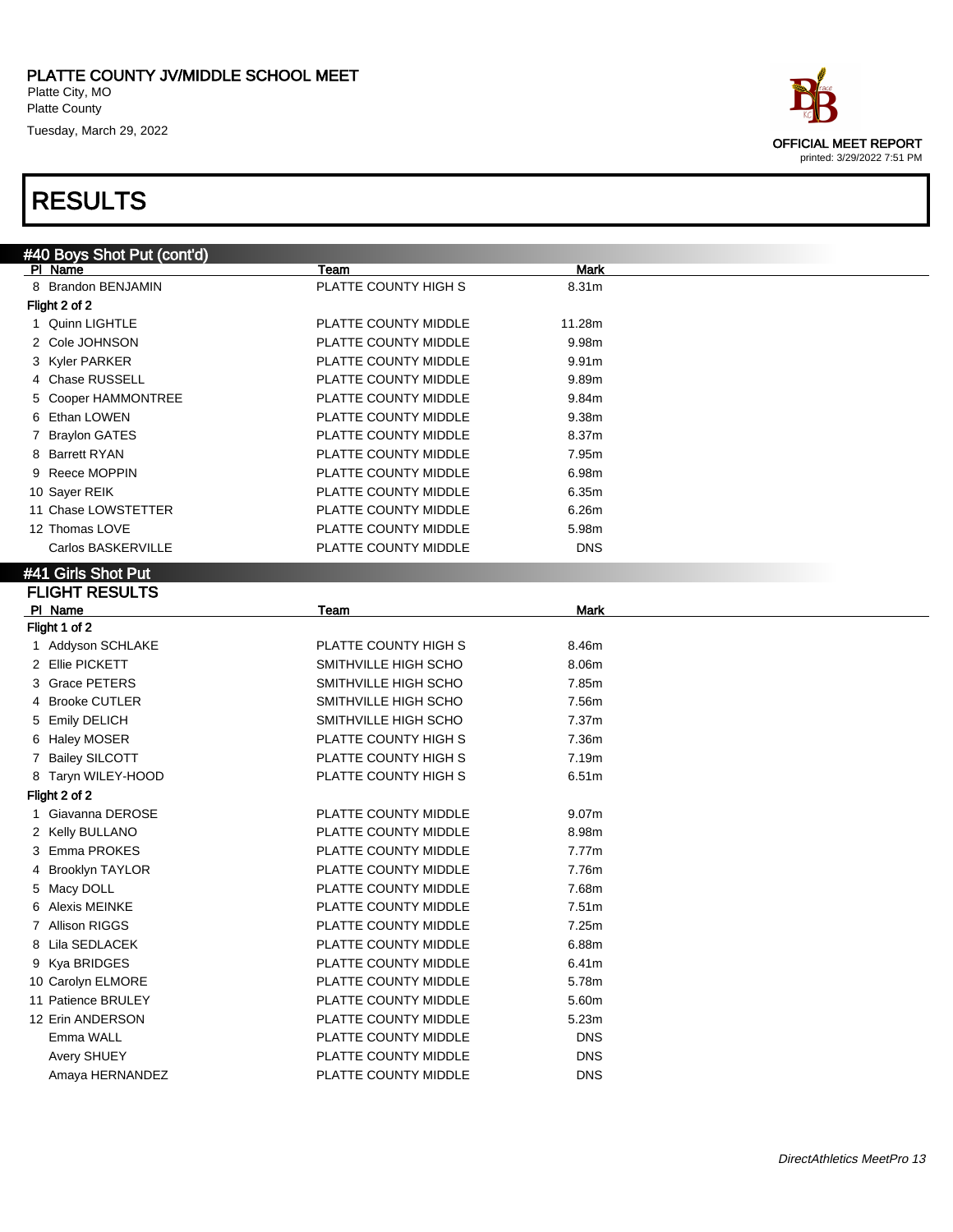#### RESULTS

#42 Boys Discus